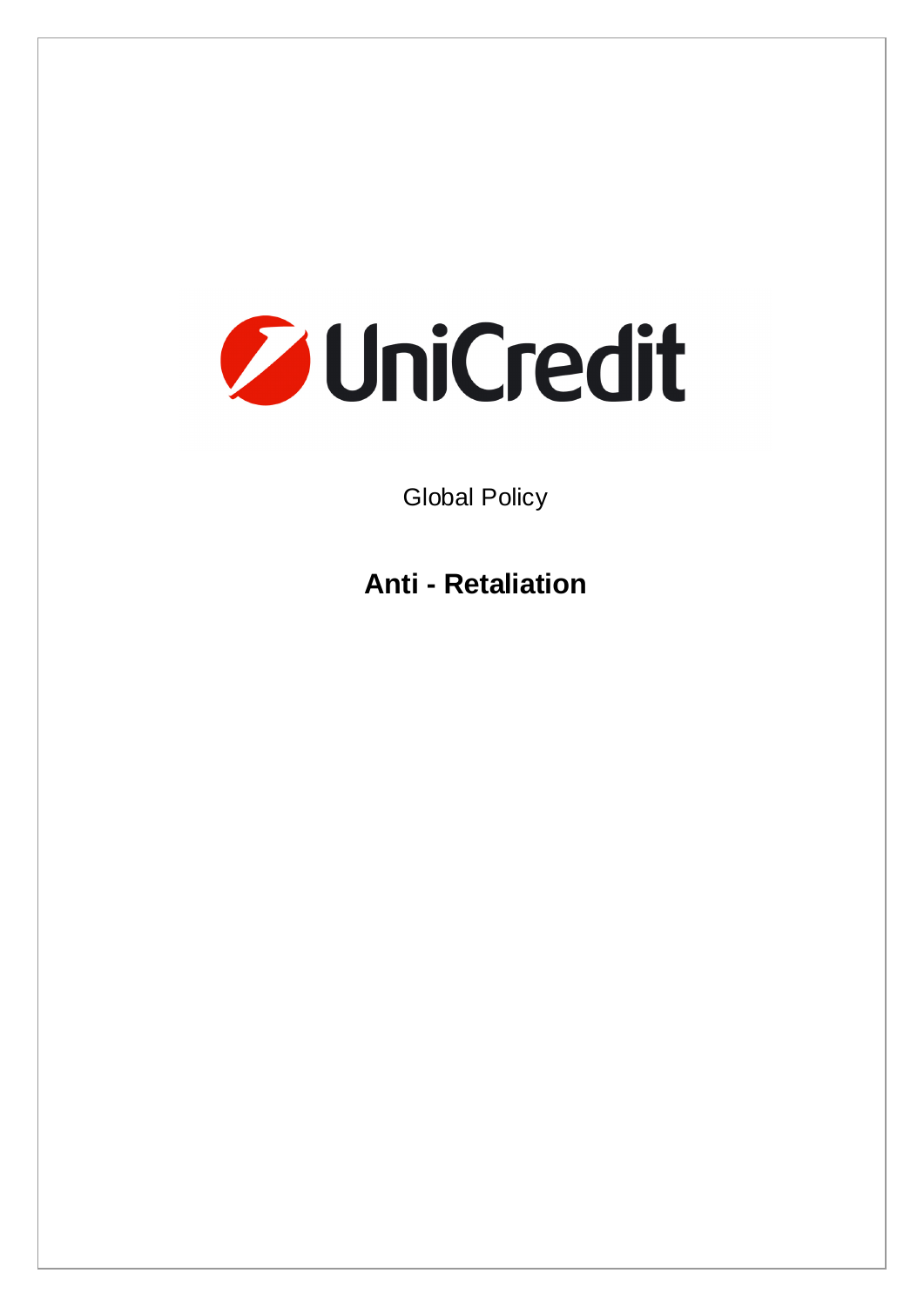# Table of contents

| $1.1$          |  |
|----------------|--|
| 1.2            |  |
|                |  |
| 2.1            |  |
| 2.2            |  |
| 3 <sup>1</sup> |  |
|                |  |
| 5 <sup>5</sup> |  |
|                |  |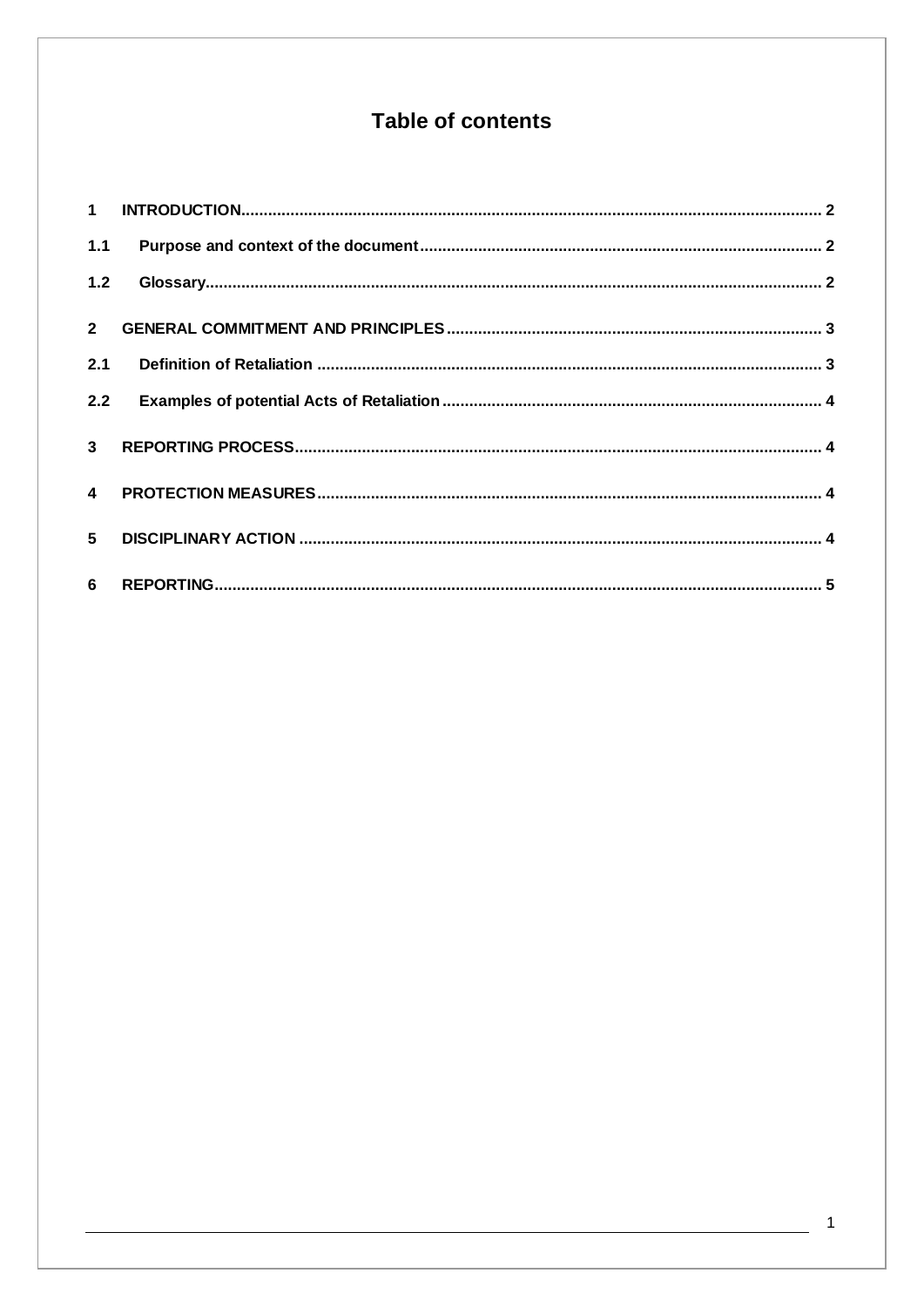# **1 INTRODUCTION**

### **1.1 Purpose and context of the document**

The Group, in order to prevent, investigate and protect Employees and Third Parties from acts of retaliation, is committed to promoting an environment where Employees:

- i) feel comfortable engaging in open and honest communication;
- ii) are encouraged to speak up and to raise good faith concerns promptly regarding any situation that they may feel is unethical, fraudulent, or illegal, without fear of retaliation;
- iii) are encouraged to speak up even if they are not certain of, or do not have evidence of, their good faith concerns.

This Policy should be read in conjunction with the "*Global Policy - Code of Conduct"*, the "*Global Policy - Policy against Harassment, Sexual Misconduct and Bullying"* and the "*Global Policy – Whistleblowing"*, as implemented in each Legal Entity.

This Policy applies to all matters or alleged matters reported under Group regulations, including but not limited to:

- Harassment;
- Sexual misconduct:
- Bullying;
- Fraud;
- Bribery and corruption;
- Money Laundering;
- Violations of Financial Sanctions;
- Insider trading and/or market manipulation;
- Misuse of confidential customer and Company data;
- Unethical or unprofessional business conduct;
- Non-compliance with Group regulations and procedures;
- Violations of local laws and regulations;
- Violations of the Code of Ethics and/or other Codes of Conduct;
- Other illegal or improper practices or policies.

### **1.2 Glossary**

| Key word             | <b>Definition</b>                                                                                                                                                                                   |
|----------------------|-----------------------------------------------------------------------------------------------------------------------------------------------------------------------------------------------------|
| <b>Employees</b>     | All persons linked to UniCredit S.p.A. and to Legal Entities through an employment<br>contract (including consultants and secondees) and all members of executive, strategic<br>and control bodies. |
| Legal Entity         | Legal Entity directly or indirectly controlled by UniCredit S.p.A.                                                                                                                                  |
| Group                | UniCredit Group, composed of UniCredit S.p.A. and Legal Entities.                                                                                                                                   |
| <b>Third Parties</b> | Individuals or legal entities connected to the Group through a formal agreement, such<br>as supplier, tied agents ect                                                                               |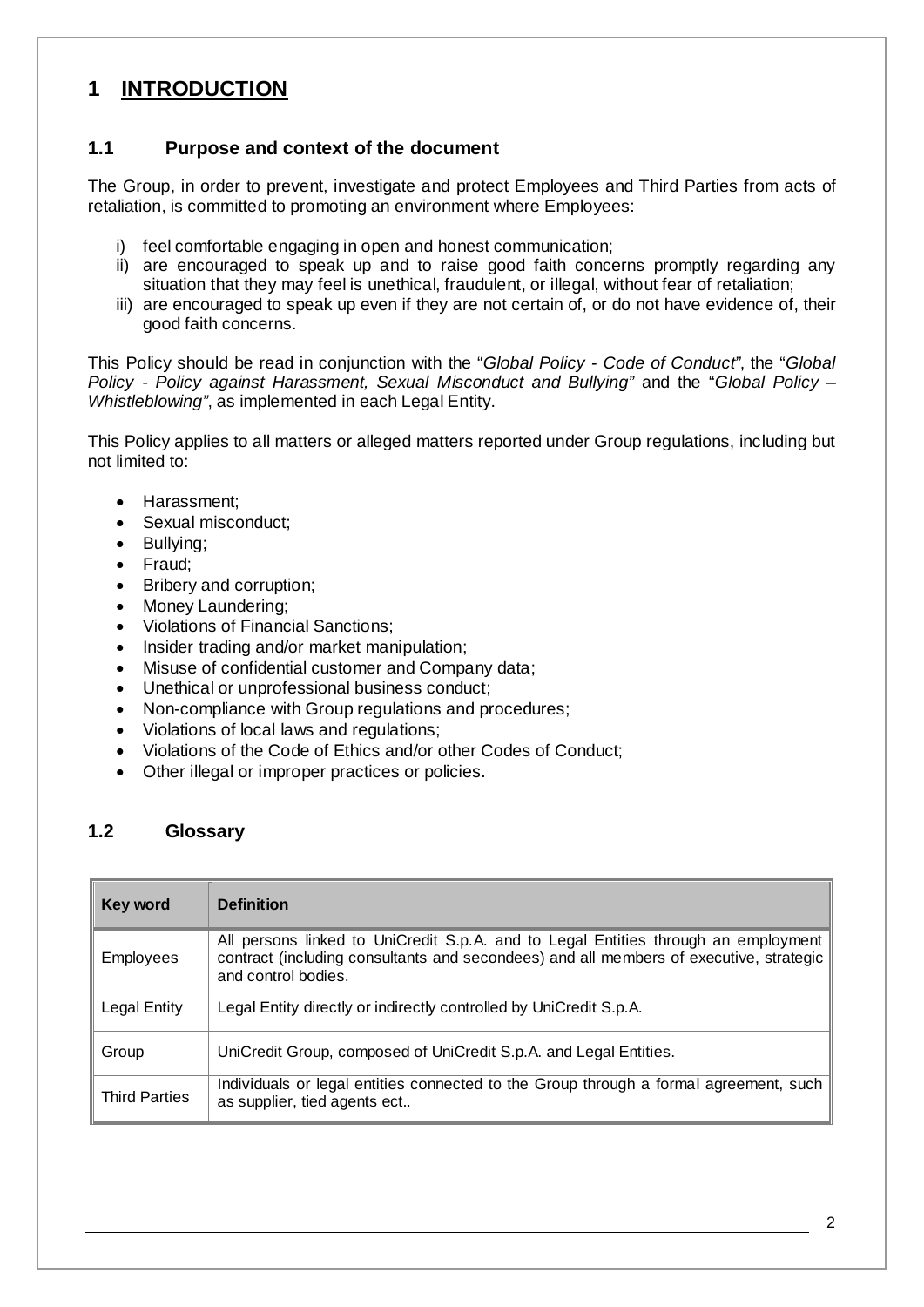# **2 GENERAL COMMITMENT AND PRINCIPLES**

In performing their daily work activities, all Employees must contribute toward creating and maintaining a harmonious and professional work environment. The Group believes strongly in the desirability of a work environment that is free from all forms of intimidating, hostile, degrading, humiliating, or offensive conduct, and where all Employees observe the highest professional standards and treat each other with civility, respect and dignity.

A commitment to protecting Employees from retaliation is an integral part of Group's workplace culture, as well as Group's commitment to ethics, to legal and compliance standards, the *Global Policy - Whistleblowing* and the integrity of other avenues for raising concerns.

Retaliation against an Employee is not only harmful to the Employee who experienced the adverse action, but can also have a negative impact on other Employees and Third Parties as well as on ethics principles to be followed in the workplace and a chilling effect on others' willingness to report concerns, and can negatively impact overall workplace moral.

The Group:

- strictly prohibits any form of retaliation against any Employees who reports in good faith any violation of Group regulations, laws or any other prohibited or inappropriate workplace behaviour;
- is firmly committed to protecting any Employee who reports misconduct or raises any concerns in good faith, from retaliation from anyone (not just the alleged wrong-doer) and for as long as necessary, even if the report is ultimately proven unfounded through an investigation.

Any act of retaliation represents a violation of the "*Global Policy - Code of Conduct*" and of the "*Global Policy - Whistleblowing*" and, as described in the "*Global Policy - Policy against Harassment, Sexual Misconduct and Bullying"*, retaliation is a form of harassment.

## **2.1 Definition of Retaliation**

Retaliation is any adverse conduct taken because a person:

- reports any actual or perceived violation of Group regulations, laws or any other prohibited or inappropriate workplace behaviour; and/or
- expresses opposition to the type of conduct that would be a violation of Group regulations, laws or any other prohibited or inappropriate workplace behaviour; and/or
- participates in the reporting and investigation process set forth in this Policy or any other Group regulations; and/or
- assists in an investigation or proceeding involving an actual or perceived violation of any Group regulation.

Adverse actions or conduct under this Policy include any conduct that would reasonably dissuade or discourage an Employee from raising or reporting concerns through the Legal Entity reporting channels or with any governmental body, or from participating in or cooperating with an investigation of such concerns, as well as actions or conduct that could threaten or damage the relevant Employee after raising or reporting concerns.

Retaliation may occur through conduct or written/oral communication and may take many forms, including any action that would keep an individual from reporting discrimination, harassment or retaliation, verbal or nonverbal behaviors, actual or implied threats, changes to the terms or conditions of employment, harassment, bullying, intimidation or deliberate exclusionary behaviors, shunning and/or avoiding an individual who reports discrimination, harassment or retaliation, or denying employment benefits because an Employee reported or encouraged another to report discrimination, harassment or retaliation or participated in the reporting and investigation process.

Retaliation may also include less obvious behaviors, such as excluding – in a voluntary and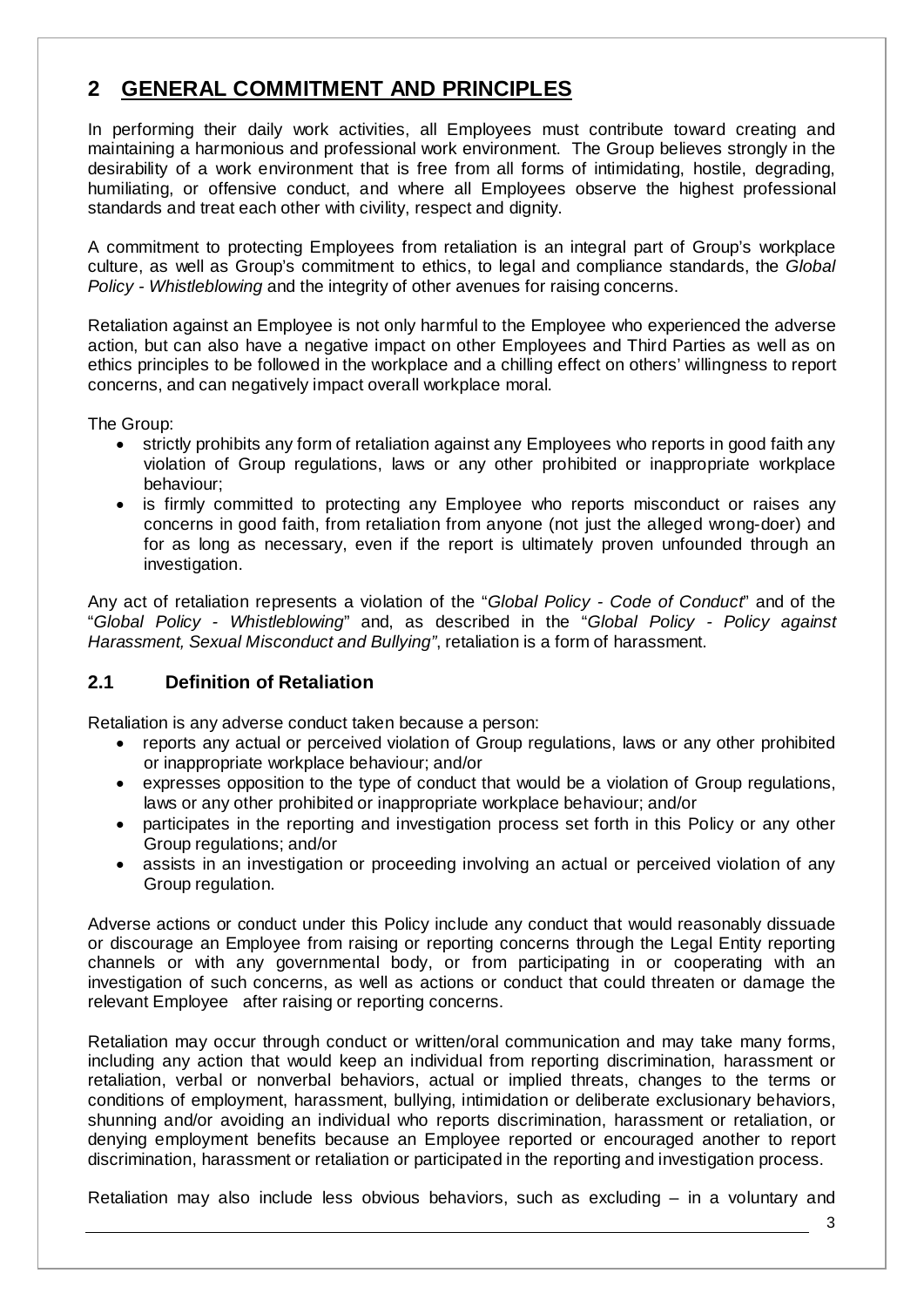unjustified manner – Employees from important meetings or email chains, giving someone the "cold shoulder" in the office, not returning phone calls or emails in a voluntary and unjustified manner, gossiping about the Employee, or interfering with the Employee's relationships with other Employees or Third Parties. Any efforts aimed at silencing a reporting Employee through economic incentives or other benefit is also considered retaliation.

## **2.2 Examples of potential Acts of Retaliation**

The following are examples of potential acts of retaliation that the Group prohibits:

- Adverse employment action affecting an Employee's salary or compensation;
- Demotion, suspension, or termination of employment;
- Harassment;
- Unjustified changing work responsibilities or assignments;
- Denying Employees opportunities for advancement;
- Excluding, in a voluntary and uniustified manner, an Employee from meetings:
- Threatening or intimidating an Employee who has made a report:
- Creating or allowing the creation of a work atmosphere that is hostile toward an Employee who has made a report.

The Group prohibits retaliation even if the reports made in good faith are not confirmed following an investigation.

# **3 REPORTING PROCESS**

If you believe you or another Employee has suffered any form of retaliation, please promptly report the matter alternatively as follows:

- through the channels outlined in the *Whistleblowing* procedure in force within the relevant Legal Entity:
- to the *Human Capital* Department of their Legal Entity;
- to their direct Line Manager or, in the case the latter is involved in the act, to the superior Manager, as identified based on the line of hierarchy, who will involve *Human Capital* Department of their Legal Entity; or
- through any other possible channels made available by the Legal Entity.

Reports or complaints will be kept in confidence to the extent possible, consistent with the Group's obligation to investigate the matter, informing only those personnel who have a need to know.

# **4 PROTECTION MEASURES**

The Group is committed to promoting awareness and prevention and detection of retaliation. The Group will undertake regular global communication efforts and monitor closely the observance of the principles contained in this Policy. In addition, the Group is committed to requiring regular training on workplace ethics and legal prohibitions on retaliation as part of prevention of retaliation and enforcement of this Policy. The Group will provide the necessary assistance and support to Employees experienced retaliation.

# **5 DISCIPLINARY ACTION**

Any breach of the provisions contained in this Policy or any principle, value, fundamental obligation and law provision connected to such matter, may lead to disciplinary proceedings that may involve a proportionate disciplinary sanction, including the termination of employment for just cause of the relevant responsible Employee.